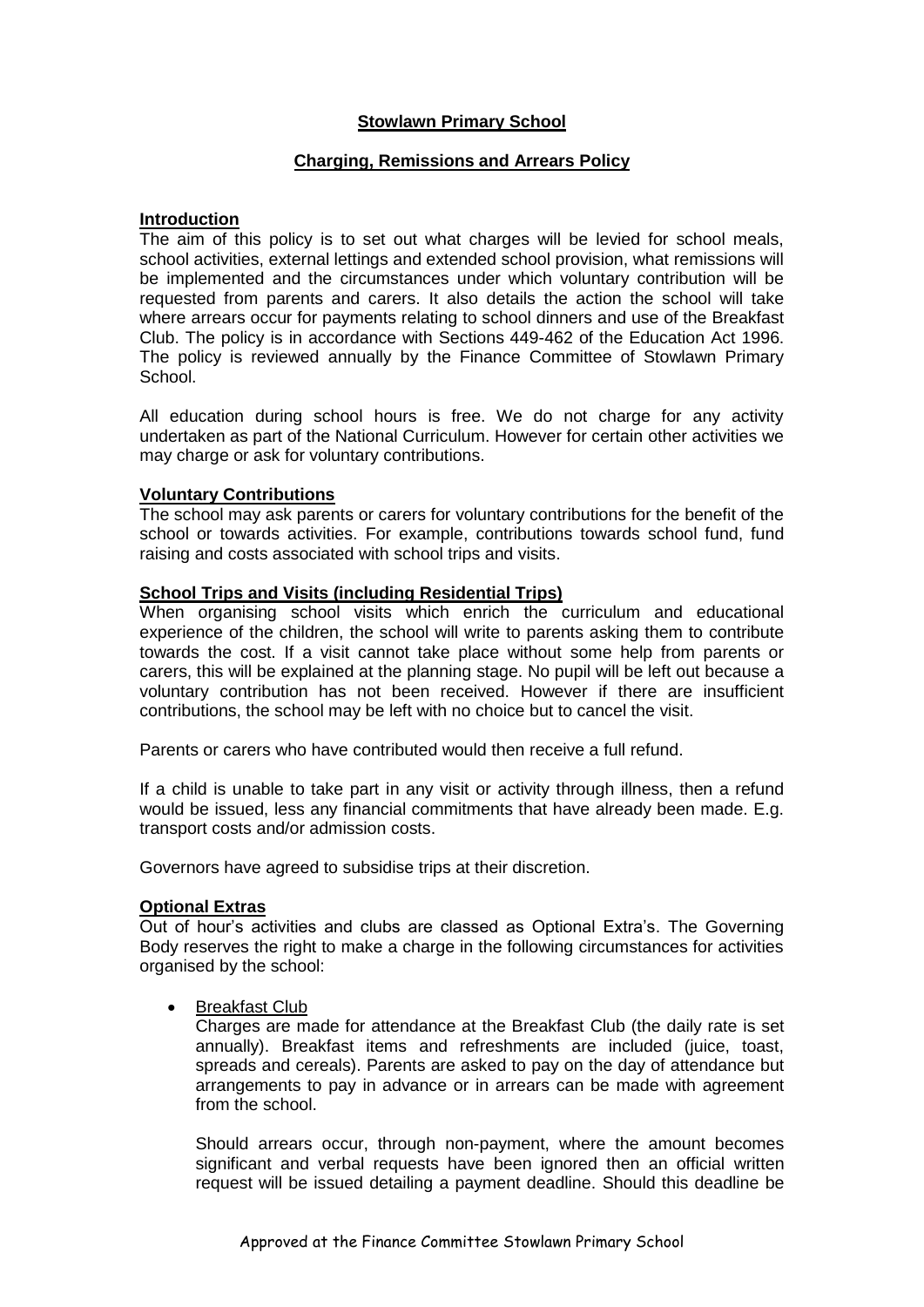missed no further access to the Breakfast Club will be granted until payment has been made. If payment is still not made and the outstanding amount is in excess of £75.00 the debt may be forwarded to Wolverhampton City Council for collection.

• After School Activity Clubs Additionally a range of clubs (sports etc.) take place, at various times of the year, after school but there is no charge made to parents for these.

# **Charging for School Equipment**

No charge will be made for materials, books or equipment needed for lessons. The only exception to this is when loss or damage to school equipment has taken place, whilst in the possession of the child. An example would be lost or damaged reading books. A contribution towards the cost of replacement will then be requested.

# **School Meals**

Under the Education Act 2011 schools are permitted to charge up to the maximum cost of a school meal. The current agreed cost to parents/carers is £2.50 per junior paid meal. Children in Early Years Education or of Infant School age at present receive a free meal under the Universal Infant Free School Meal Scheme currently in place.

To be eligible for a free school meal, where no charge is made for the provision of a school meal (separate to the UIFSM), parents/carers need to meet the following criteria:

Income Support

income-based Jobseeker's Allowance

income-related Employment and Support Allowance

support under Part VI of the Immigration and Asylum Act 1999

the guaranteed element of Pension Credit

Child Tax Credit (provided you're not also entitled to Working Tax Credit and have an annual gross income of no more than £16,190)

Working Tax Credit run-on - paid for 4 weeks after you stop qualifying for Working Tax Credit

Universal Credit - if you apply on or after 1 April 2018 your household income must be less than £7,400 a year (after tax and not including any benefits you get)

Should arrears occur, through non-payment, where the amount becomes significant and verbal requests have been ignored then an official written request will be issued detailing a payment deadline. Should this deadline be missed no further school lunches will be provided and a packed lunch will need to be sent in daily until payment has been made. If payment is still not made and the outstanding amount is in excess of £75.00 the debt may be forwarded to Wolverhampton City Council for collection.

# **Milk**

From April 2018 milk is available for all children and is paid for by school. This is available in the dining room for all full-time children and in class for Nursery children.

#### **Uniform**